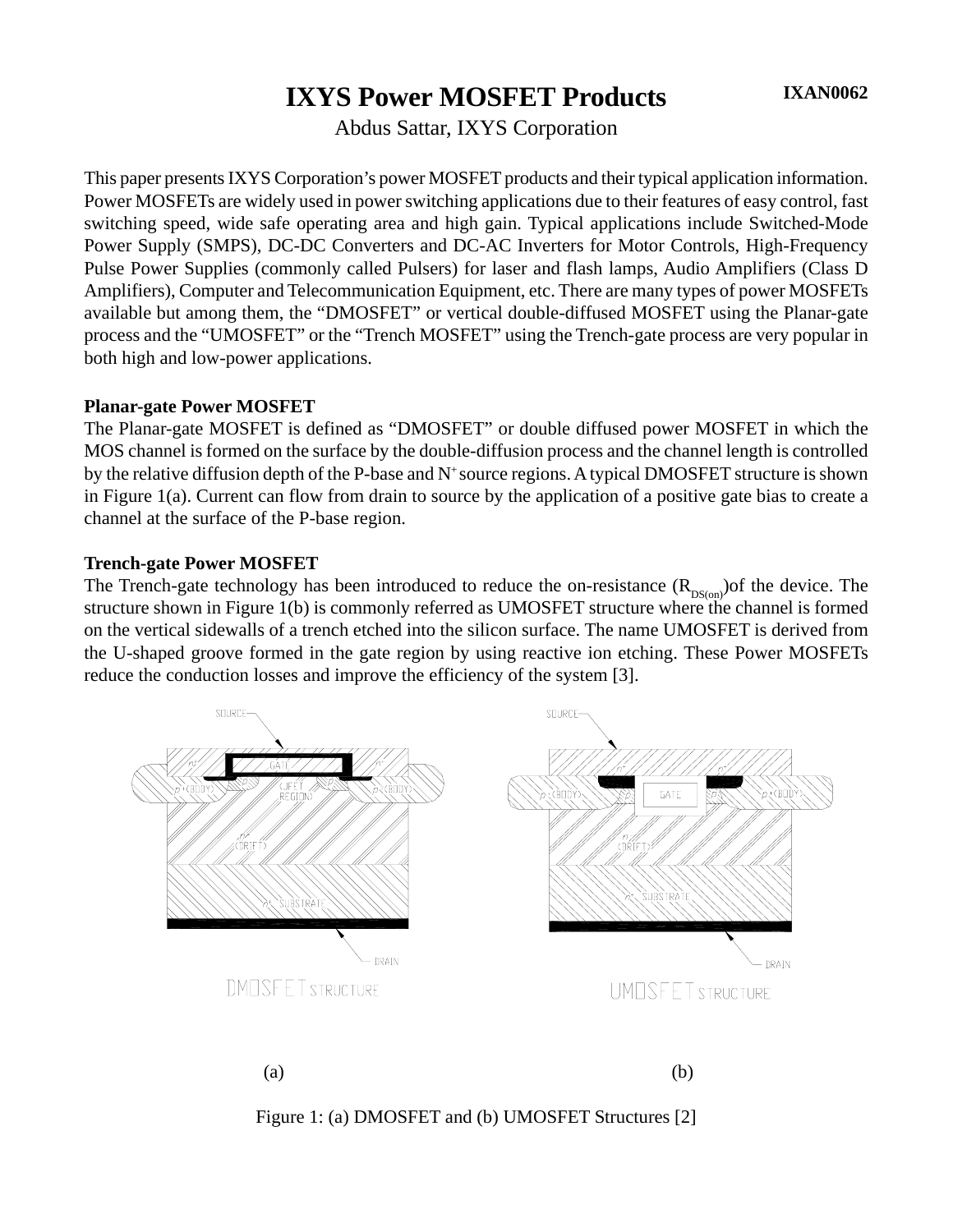# **Power MOSFETs Categories**

IXYS Corporation offers the following families of Power MOSFETs:

- 1. Standard N-channel and P-channel Power MOSFETs
- 2. HiPerFET™ Power MOSFETs
- 3. Q–Class HiPerFET™ Power MOSFETs
- 4. Q2–Class HiPerFET™ Power MOSFETs
- 5. PolatHT/HV™ Power MOSFETs
- 6. Trench Gate Power MOSFETs
- 7. Power MOSFETs with extended FBSOA
- 8. Superjunction Power MOSFETs
- 9. Depletion-mode Power MOSFETs
- 10. F-Class HiPerRFTM Power MOSFETs

# **Standard N-channel and P-channel Power MOSFETs**

Standard N-channel and P-channel Power MOSFETs are members of a series of MOS family which uses HDMOS, a planar high density process developed by IXYS. This technology, combined with a unique polysilicon gate cell structure, significantly reduces the on-resistance  $(R_{DS(on)})$  while maintaining input capacitance  $(C_{i_{\text{ss}}})$  at a low value. They are suitable for applications not requiring the use of the intrinsic body diode, which has slow reverse-recovery characteristics. They are offered in the range of 70-1200V.

### **HiPerFETTM Power MOSFETs**

The High Performance MOSFET family is an upgraded version of the Standard Power MOSFET family. It is designed to provide superior dv/dt performance while eliminating the need for discrete, fast recovery "free wheeling diodes" in a broad range of power switching applications. They are offered in the range of 100-1200V.

# **Q–Class HiPerFETTM Power MOSFETs**

The Q–Class HiPerFET<sup>TM</sup> MOSFETs (identified by the suffix letter Q) are upgraded versions of the HiPerFET<sup>TM</sup> Power MOSFETs family. This family significantly reduces gate charge and Miller capacitance. It improves the switching performance of the device. Therefore, these devices have the same applications as HiPerFETTM and allow higher frequency operation. They are offered in the 1000V category.

### **Q2–Class HiPerFETTM Power MOSFETs**

The Q2–Class HiPerFET<sup>™</sup> MOSFETs (identified by the suffix letter Q2) are the result of a revolutionary new chip design, which decreases the MOSFET's total gate charge Qg and the Miller capacitance Crss, while maintaining the ruggedness and fast switching intrinsic diode of the company's current HiPerFET<sup>TM</sup> product line. The result is a MOSFET with dramatically improved switching efficiencies and thus enabling higher frequency operation and smaller power supplies. They are offered in the range of 500-1000V.

# **Polar HT/HVTM Power MOSFETs**

The Polar MOSFET is another upgraded version of the Standard Power MOSFET. The HT stands for High Temperature and the HV stands for High Voltage. It has a proprietary cell design, which reduces the onresistance Rds(on) and the gate charge  $Q<sub>G</sub>$  by 30% per unit area in comparison with the Standard Power MOSFET. The ratio of the drain-to-gate capacitance  $C_{dg}$  to gate-to-source  $C_{gs}$  capacitance is also reduced which results in faster switching and higher efficiency. IXYS also introduces the HiPerFET<sup>™</sup> version of the Polar HT/HVTM Power MOSFETs. They are offered in the range of 55V-1200V.